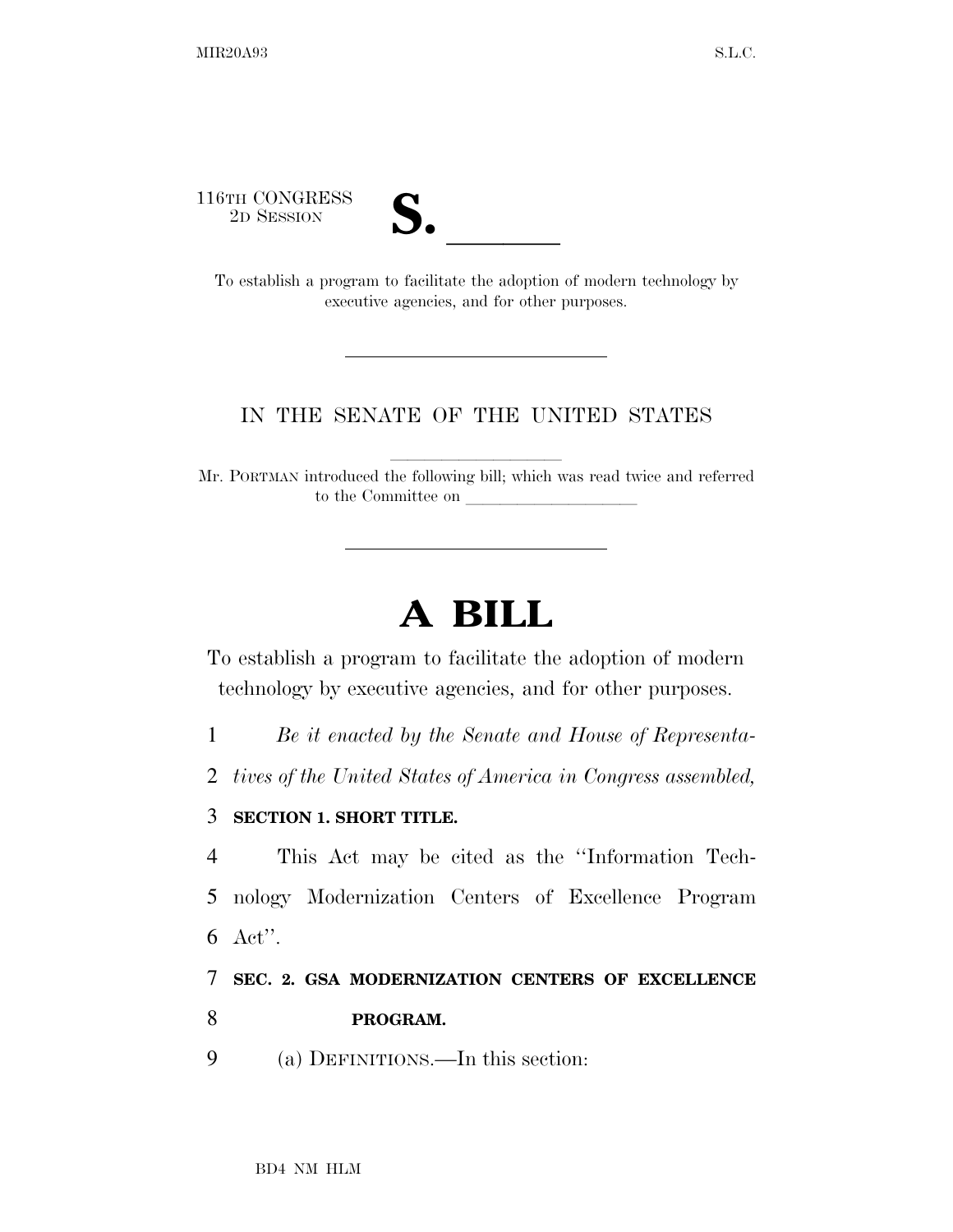MIR20A93 S.L.C.

 (1) CLOUD COMPUTING.—The term ''cloud computing'' has the meaning given the term in sec- tion 1076 of the National Defense Authorization Act for Fiscal Year 2018 (40 U.S.C. 11301 note). (2) EXECUTIVE AGENCY.—The term ''executive agency'' has the meaning given the term ''Executive agency'' in section 105 of title 5, United States Code. (3) PROGRAM.—The term ''Program'' means the Information Technology Modernization Centers of Excellence Program established under subsection (b). (b) ESTABLISHMENT.—The Administrator of General Services shall establish a program to be known as the In- formation Technology Modernization Centers of Excel- lence Program to facilitate the adoption of modern tech- nology by executive agencies. (c) RESPONSIBILITIES.—The Program shall have the following responsibilities: (1) To modernize information technology used by an executive agency and how a customer interacts with an executive agency. (2) To improve cooperation between commercial and executive agency information technology sectors.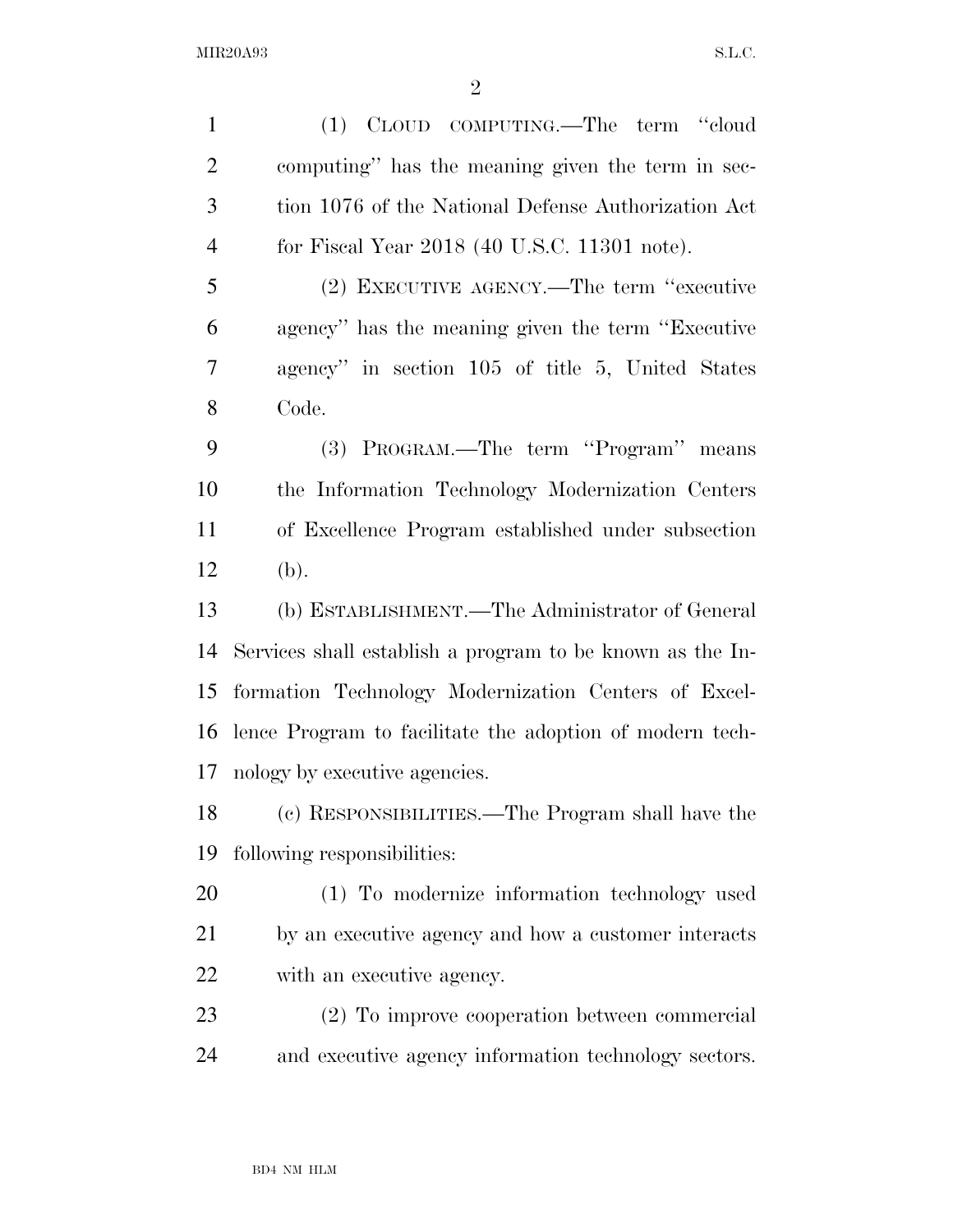| $\mathbf{1}$   | (3) To the extent practicable, encourage the         |
|----------------|------------------------------------------------------|
| $\overline{2}$ | adoption of commercial items in accordance with      |
| 3              | section 3307 of title 41, United States Code.        |
| $\overline{4}$ | (4) On a reimbursable basis, assist executive        |
| 5              | agencies with planning and adoption of technology in |
| 6              | focus areas designated by the Administrator, which   |
| 7              | may include the following:                           |
| 8              | (A) A commercial cloud computing system              |
| 9              | that includes—                                       |
| 10             | (i) end-to-end migration planning and                |
| 11             | an assessment of progress towards mod-               |
| 12             | ernization; and                                      |
| 13             | (ii) a security and governance frame-                |
| 14             | work based on industry and government                |
| 15             | best practices.                                      |
| 16             | (B) Tools to help an individual receive sup-         |
| 17             | port from and communicate with an executive          |
| 18             | agency.                                              |
| 19             | (C) Contact centers and other related cus-           |
| <b>20</b>      | tomer supports.                                      |
| 21             | (D) Efficient use of data management,                |
| 22             | analysis, and reporting.                             |
| 23             | (E) The optimization of infrastructure, in-          |
| 24             | cluding for data centers, and the reduction of       |
| 25             | operating costs.                                     |